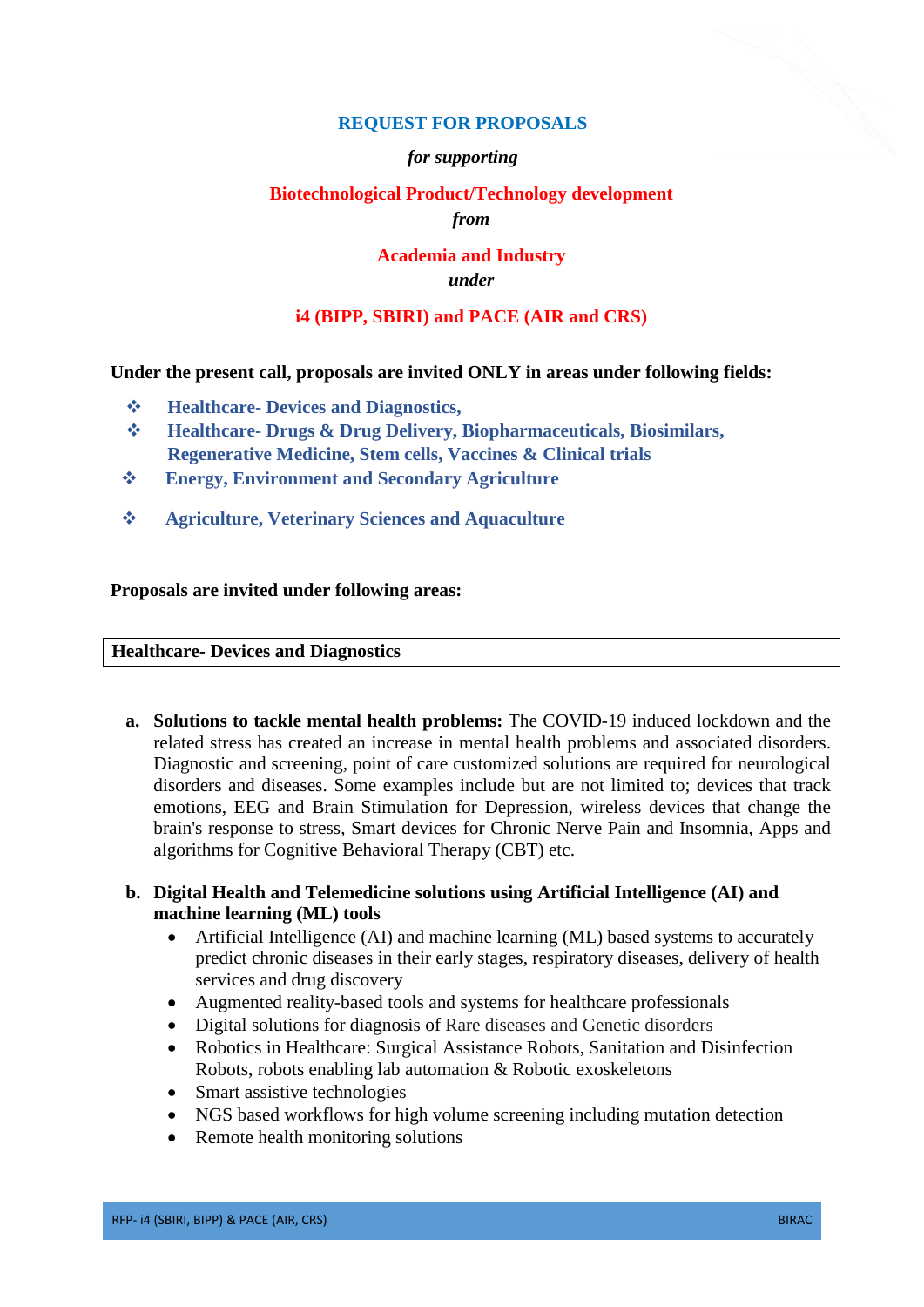## **c. Innovative Technologies for diagnosis and management of respiratory illness including post-COVID pulmonary rehabilitation**

- Non-invasive, biomarker-based, rapid diagnostics for respiratory diseases including respiratory infections (excluding RT-PCR, Antigen, Antibody kits for SARS CoV-2 detection)
- Medical devices for interventional pulmonary diagnosis and procedures
- Pulmonary rehabilitation devices for COPD and Post-COVID recovery
- Ventilation and critical care accessories
- Diagnostic Imaging modalities for respiratory medicine
- **d. Devices to strengthen Anganwadi workers:** Innovative devices are required to strengthen the decision making at the bedside or point of care. Solutions to measure nutritional and health status of children, Immunization records, New-born Growth Monitoring devices (infantometer), solutions for training and capacity building of Anganwadi workers, dental health monitoring solutions for children etc. are the need of the Indian health care system.

## **e. Import Substitution - To promote the manufacturing capacity of India, proposals are invited for scale-up and facility creation of below-mentioned equipments and raw materials:**

- Development and scale-up of Medical Equipments such as Ophthalmic Appliances, Endoscopes/ Gastroscopes/ camera-based imaging devices, Surgical Equipments & Devices, Anesthetic Equipment, CT, MRI, X-ray, Hemodialysis machine etc
- Development and scale-up for Drug Eluting Stents (DES), Auditory Implants, Artificial valves, I.V. Cannulae, Catheters, Surgical Knives, Scissors and Blades
- Development and scale-up of raw material for dental, orthopedic, ophthalmologic, cardiac and neurological implant

**Healthcare- Drugs including Drug Delivery and Biopharmaceuticals, Biosimilars and Regenerative Medicine, Vaccines and Clinical Trials**

- Drugs including drug repurposing for Neglected Diseases, Genetic diseases & Rare Diseases, Nonalcoholic fatty liver (NAFL)  $\&$  nonalcoholic steatohepatitis (NASH)  $\&$ neurological disorders.
- Vaccines for neglected diseases and neurological diseases.
- New methods/technologies of drug delivery (Example- Nano crystalline solid dispersion, drug polymer/peptide conjugate, enabling technologies to improve oral bioavailability), complex generics.
- New methods/technologies for Vaccine delivery and Cold chain distribution of Vaccines.
- PAN corona vaccine and variant-specific product characterization assays (e.g., potency, identity) may need to be validated with appropriate testing plans and data.
- Scalable Organ-on-a-chip models or platform for disease modelling and drug testing
- Media Development for different Biosimilars
- Stem cell-based therapies for treatment of various diseases-: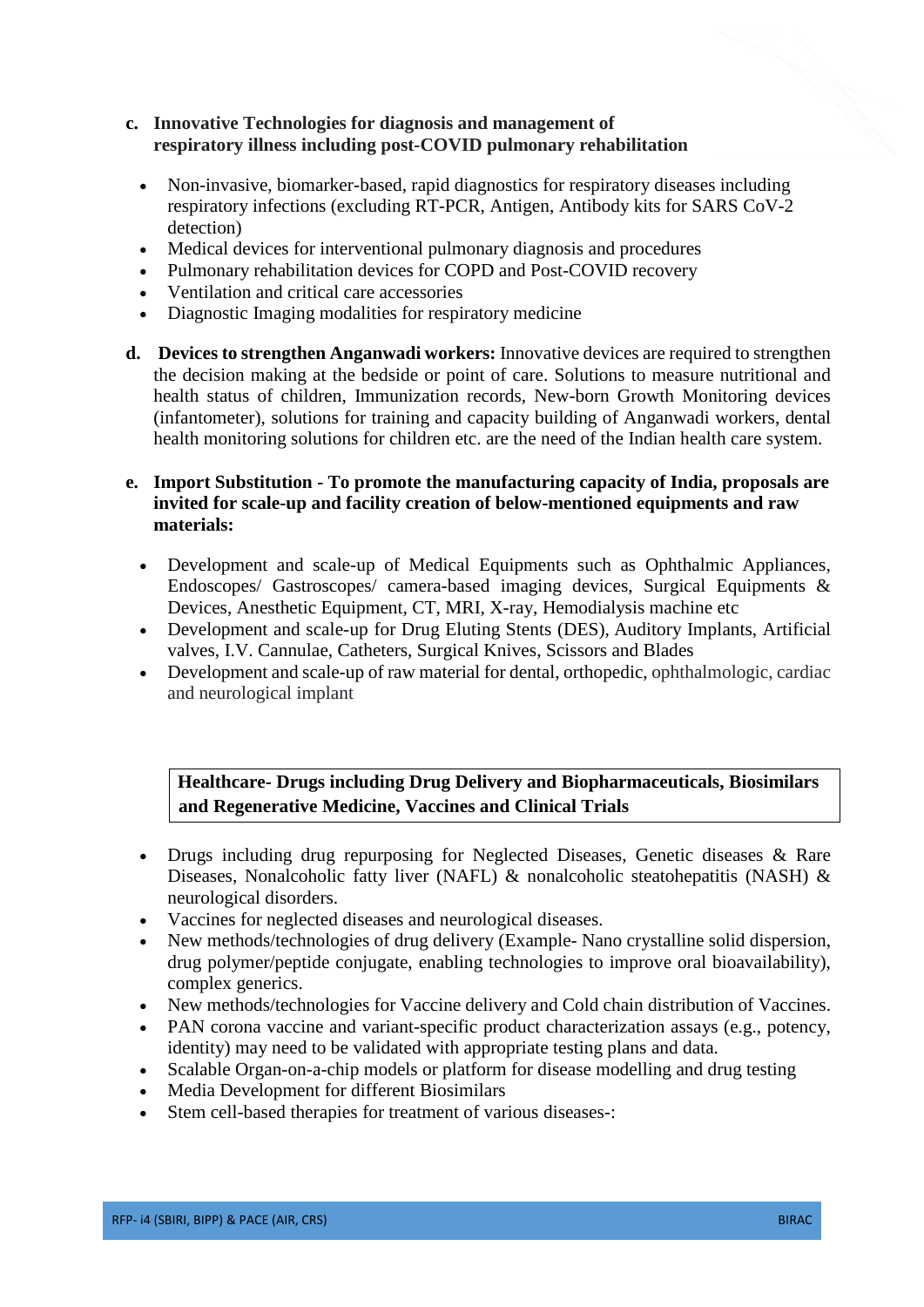o Technologies towards design and development of CAR-T cell therapy against cancer and other diseases

o Technologies for manufacturing of clinical grade material for cell therapy

o Methods of delivery of cell therapy products

# **Energy, Environment & Secondary Agriculture:**

- Strain engineering/process development/Cost effective production technologies for the production of
	- o Enzymes
	- o Speciality chemicals
	- o API
	- o Bulk molecules and high value products
	- o Industrially relevant bio-based import substitutes (intermediates, polymers, surfactants, fine chemicals, dyes, pigments, flavors and fragrances)
	- o Efficient and Sustainable Biofuels/energy/blended fuels/drop-in fuels
	- o Enhance methane production from biodegradable biomass dumped in the landfills
	- o Biotechnological routes for decomposition of plastics/microplastics to value added products
	- o Site-specific remediation of xenobiotics from the environment
- Biotechnological means for River surface cleaning/water body restoration/ restoration of degraded lands
- Development of Plant polysaccharides as a new source for coagulant surfactant flocculant aid
- Biotechnological intervention for Air Pollution Management (like  $CO<sub>2</sub>$  sequestration, development of biofilters etc.)
- Development of Plant based meat products/artificial meat/cultured meat
- Bioactive compounds from medicinal plants having phytopharmaceutical applications
- To establish value addition with infrastructural facilities like sorting, grading, packaging and processing for horticulture including organic produce, marine, dairy, poultry, etc
- Technologies to enhance shelf life of packaged foods/exotic fruits
- Probiotic products for lactose intolerant population
- Technologies for production of traditional drinks (beverages/dry powder based form)
- Waste management (animal farm waste and slaughterhouse waste) through biotechnological means.

# **Agriculture (including veterinary sciences and aquaculture):**

# **Agriculture:**

- Application of Digitally Enabled / Disruptive technologies e.g., Sensors, IoT, 3D printing, Robotics, AI/ Machine learning, UAV/Drones, GIS, GPS, Remote sensing for smart agriculture and disease management
- Accelerating the productivity/vield enhancement of oilseeds and pulses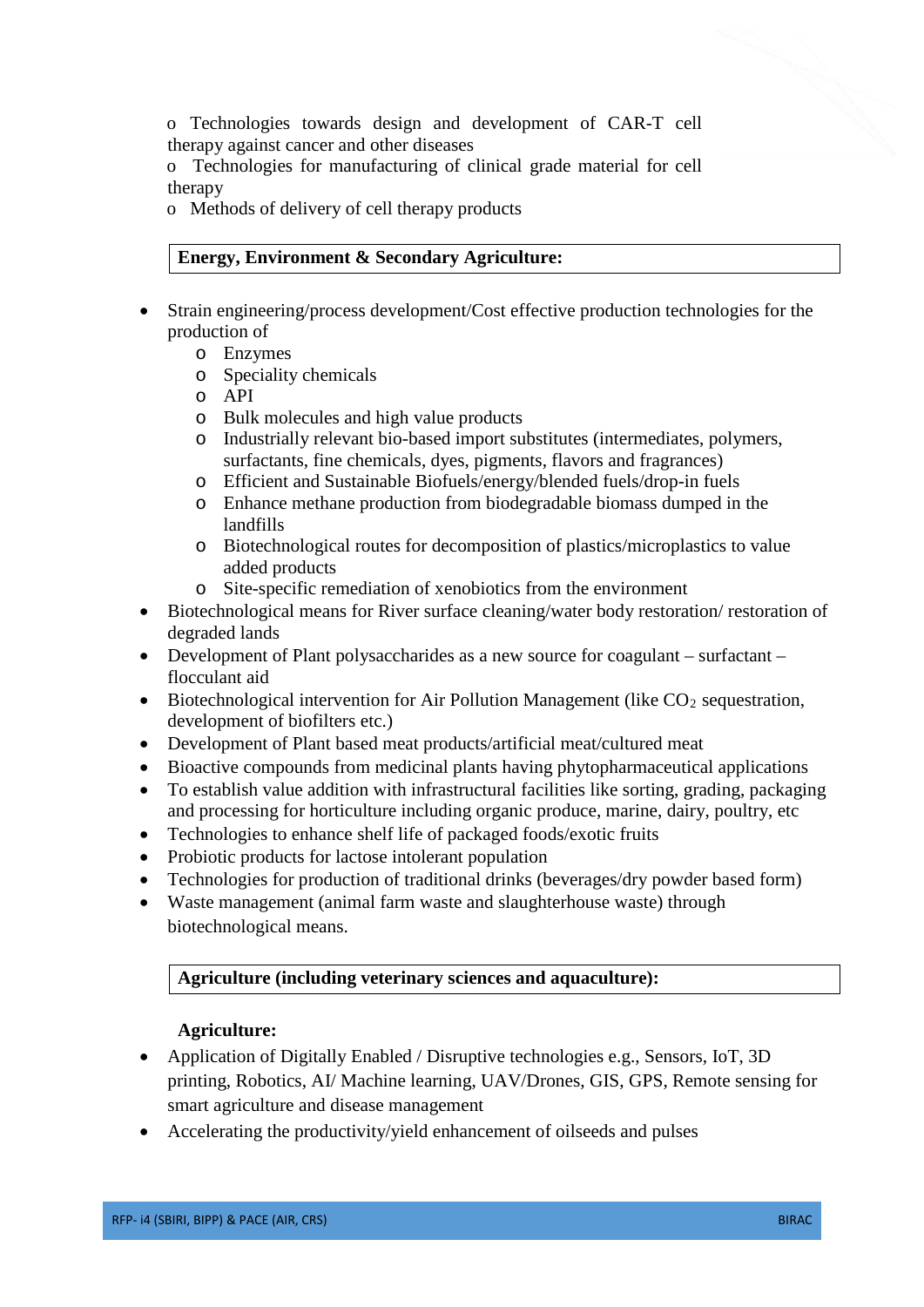- Gene editing technologies to improve traits like yield, quality, disease resistance, etc. in crops
- Marker assisted heterosis breeding for development of improved crop varieties
- Rapid, specific and low-cost diagnostic kits for on-site detection of various plant diseases caused by bacteria, fungi, viruses, nematodes, etc. to minimize production losses
- Smart pest management using Nano sensors, Nano-pesticides, pheromone, etc.
- Post-Harvest interventions with special reference to storage, grading, standardization and quality control of agricultural produce to enhance their market value

## **Veterinary Sciences:**

- Vaccines for small ruminants and pet animals.
- Platform technology for vaccine development for veterinary use
- Development of diagnostics for zoonotic diseases particularly point of care tests.
- Rapid and cost-effective meat Species identification and quality testing.
- Ethno veterinary medicine.
- Food development for pet animals
- Improved or novel techniques of semen sexing in farmed ruminants
- Use of Biotechnological tools to enhance the digestion and bioavailability of the fibers for ruminants and other livestocks
- Early detection of Heat and Pregnancy in cattle

## **Aquaculture:**

- Field usable diagnostic kits for disease and algal toxins relevant to aquaculture
- Aquaculture Development through Integrated approach and Aquaponics through Biotechnology interventions

## **Types of Projects to be supported:**

- Projects should strictly fall under the scope of the present RFP.
- Products/Technologies with established Proof of Principle for AIR and Proof of Concept for CRS
- Projects that propose a process/product innovation with significant potential impact or commercial potential
- Developed process should be sustainable from an economic and environmental point of view and should be scalable
- The Technology Readiness Level (TRL) at the end of the project should be: **TRL 3**  (Proof of concept established): AIR

**TRL 6** (Early stage validation): SBIRI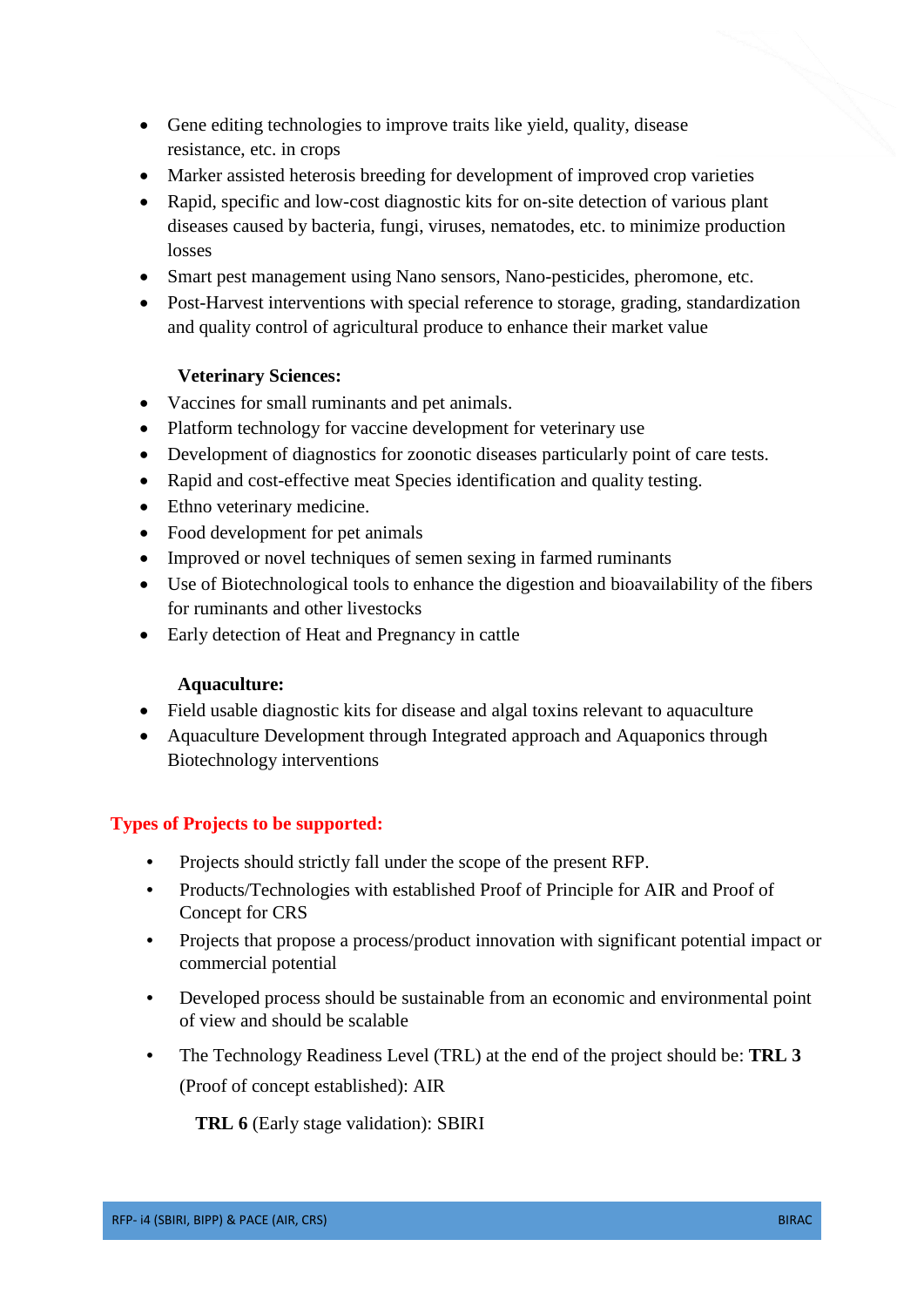**TRL 7 and above** (Late stage validation up to pre commercialization): BIPP & CRS

#### **What is not supported?**

- Concepts/exploratory research ideas without proper Proof-of-Principle (AIR and SBIRI) and Proof-of-Concept (CRS and BIPP)
- Proposals without/ missing preliminary data and potential for product/technology development. Proposals not supported by preliminary data would be summarily rejected.
- Funding cannot be used to support PhD student research or any other academic research.
- The grant is not a research fellowship
- **Proposals not falling under the scope of present RFP.**

## **Who Can Apply?**

# **Eligibility:**

**PACE:**

*Academic Institute, University, NGO or Research Foundation, registered/ accredited by a government body can apply either alone, or in partnership with academia or industry (while involvement of industry is optional for AIR Scheme, it is mandatory to have an industrial partner for CRS)*

Under the scheme, academia (Public or Private Institute, University, NGO, Research Foundation or trust/society), National research laboratories having a well-established support system for research shall be the primary applicant. The PI has to be a permanent facility of the applicant entity. The applicant can apply either:

- 1. Individually, or
- 2. Jointly with academic and/or industrial partner

## **PACE-AIR:**

#### **Eligibility Criteria for academia**:

For Public or Private Institute, University, NGO, or Research Foundation, proper registration/ accreditation from a government body is mandatory like UGC affiliation certification, AICTE, CSIR /DSIR/SIRO certificate etc.

## **Eligibility criteria (Technical) for applicants under AIR**

• Applicant (PI) must have completed at least one extramural funded project in India (with minimum project duration of 3 years & in the same research activity of the project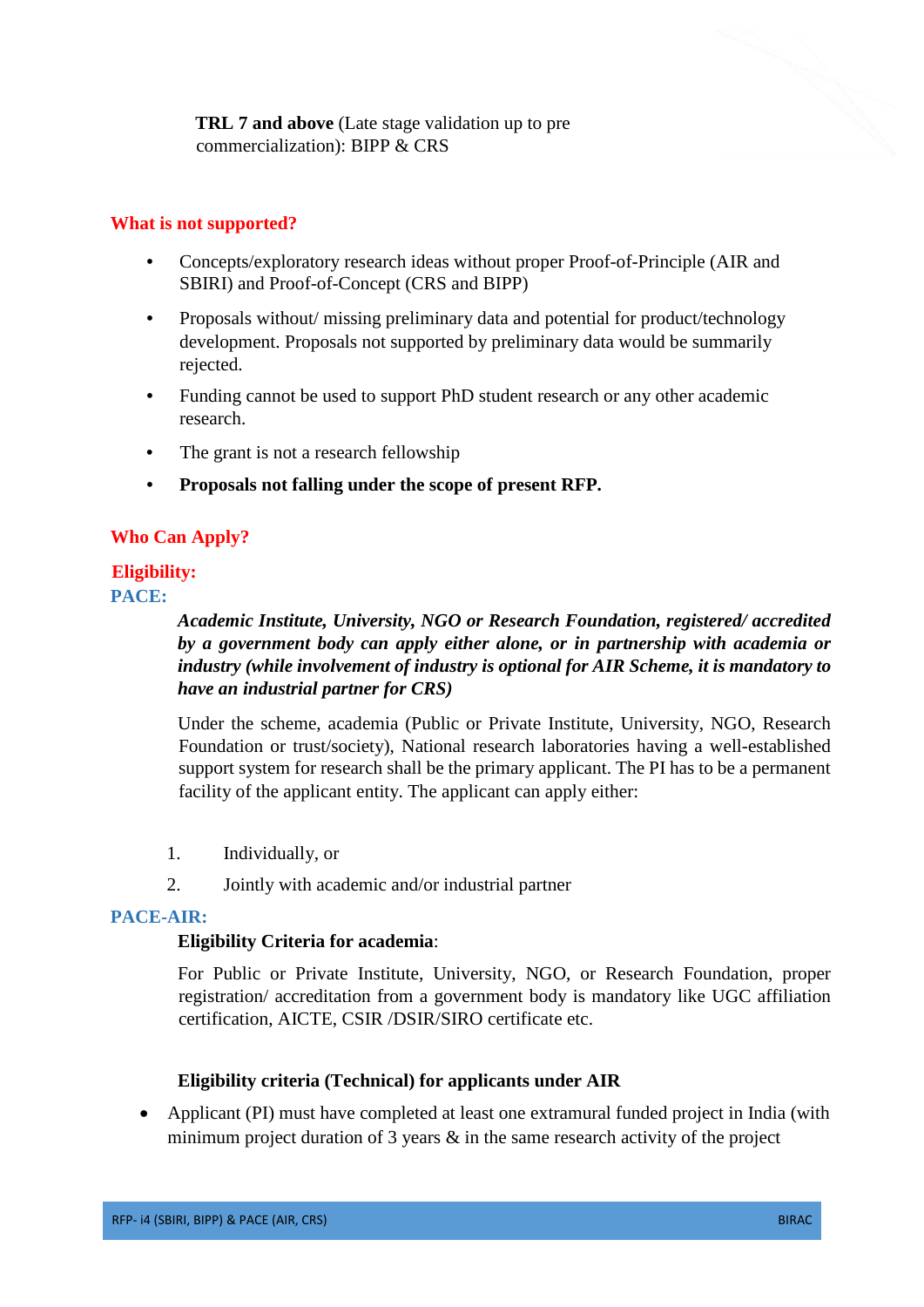proposed), project must have been funded by Govt. funding agencies or Industry. Related Sanction order or funding note to be uploaded as a proof.

- Applicant (PI) must have authored one publication (indexed in Scopus/web of science) as first or lead (corresponding) author, or patents (filed) in the same research area of the project proposed for AIR. Applicant must upload the published paper or filing documents related to IP at the time of submission of application
- Evidence of proof of principle (POP) and preliminary data, already gathered by the applicant, supporting the proposal is compulsory and must be submitted in the AIR application. Absence of which can result in disqualification of the proposal.
- A justification on how the project on completion would be CRS ready must be included. Therefore, the proposal should include the strategy for taking forward the outcomes and results towards product development with an industrial partner (CRS scheme guidelines may be referred for further particulars)
- Proposals involving agriculture should have viable product/technology as an outcome that can be considered for advanced trials by the industry/authorized national agencies.
- If the AIR proposal has industry participation then the partnering/collaborating company/LLP should be more than 5 year after incorporation. Applicants are encouraged to have industry partners in order to demonstrate translational strategy.
- The final technical objective/milestone of the AIR proposal should reflect technology/result that is near to industry readiness (minimum TRL-3).

# **PACE-CRS:**

1. Academia\* has to be the Primary Applicant with one or more partners of which at least one is a company\*\*

*\*For Public or Private Institute, University, NGO, or Research Foundation, proper registration/accreditation from a government body is mandatory*

*\*\*Participating company should be registered under the Indian Companies Act, 2013 with at least 51% Indian shareholding i.e., shares of the Company should be held by Indian Citizens holding Indian passport (Indian citizens do not include Person of Indian Origin (PIO) and Overseas Citizenship of India (OCI) holders)*.

2. The applicant Company should have adequate in-house facility to address the project implementation (which shall be evaluated during the site visit) or incubated with any of the recognized incubation facility.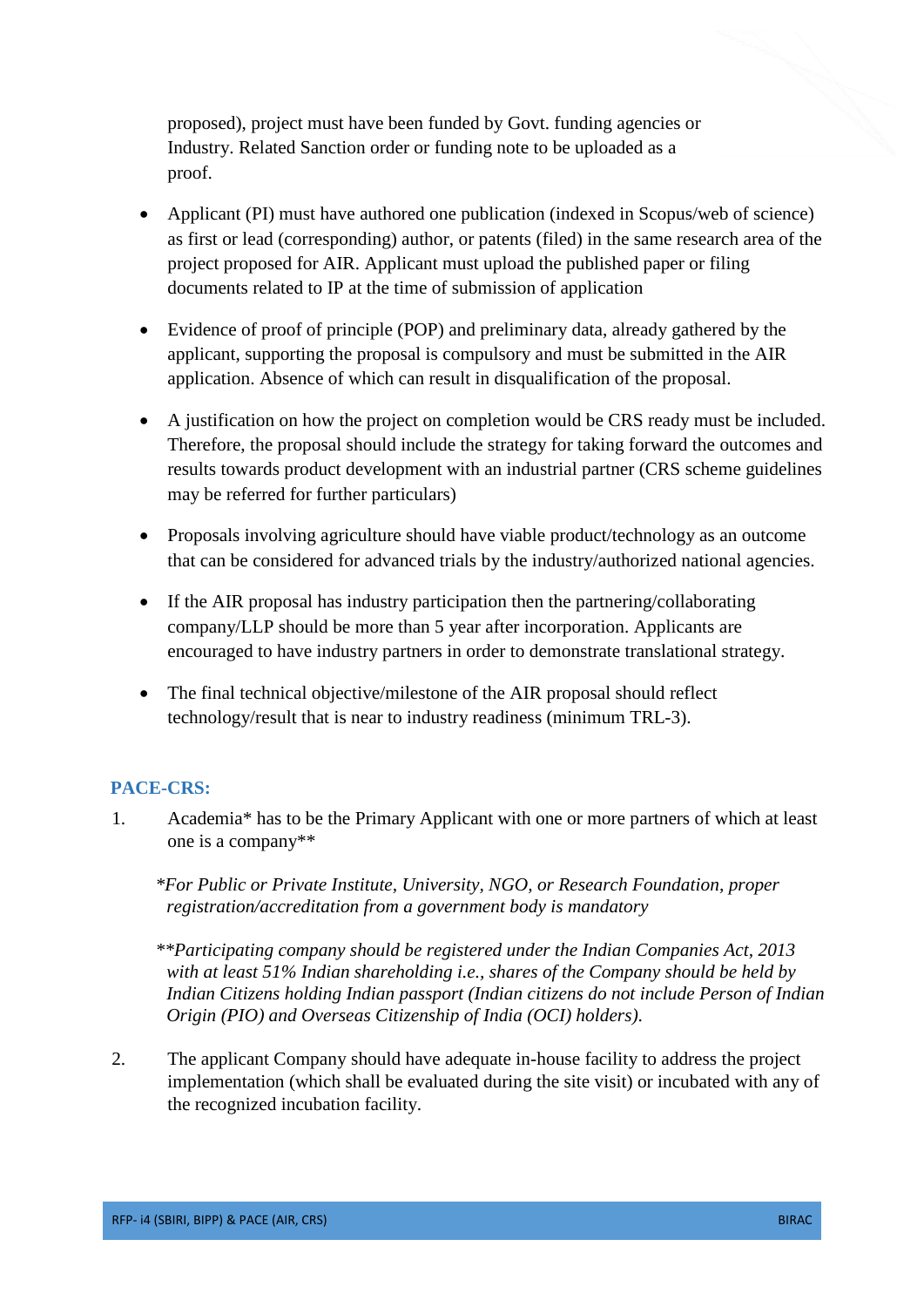## **Eligibility criteria (Technical) for applicants under CRS**

- Evidence of proof of Concept (PoC) i.e., TRL-3 and validation ready data supporting the proposal is compulsory and must be submitted in the CRS application. Absence of which can result in disqualification of the proposal
- Proposals that have received AIR funding should have the same industrial partner who collaborated for AIR project. Any deviation must be duly justified with clarity on IP governance.
- The CRS proposal should be accompanied by the Commitment Letter by the industrial partner to exercise the first right for monetizing the product/technology

## **SBIRI and BIPP:**

- 1. The proposals can be submitted
	- a) solely by a Company\* incorporated under the Companies Act, 2013 or Limited Liability Partnership (LLP)\*\* incorporated under the Limited Liability Partnership Act, 2008 or Joint Ventures either in the form of Company/ LLP
	- b) by any of the above entities jointly with other private or public partner(s) (Universities or Institutes).

*\*Minimum 51% of the shares of the Company should be held by Indian Citizens holding Indian passport (Indian Citizens do not include Person of Indian Origin (PIO) and Overseas Citizenship of India (OCI) holders)*

*\*\*Minimum half of the persons who subscribed their names to the LLP document as its Partners should be Indian citizens.*

- 2. The Applicant Company/LLP should either:
	- a) Have adequate in-house facility to address the project implementation (which shall be evaluated during the site visit) or
	- b) Incubated with any of the recognized Incubation Facility
- 3. For Academic collaborator:

Eligible Academia shall mean an entity which is having proper establishment documents:

For Public or Private Institute, University, NGO, or Research Foundation, proper registration/ accreditation from a government body is mandatory like UGC affiliation certification, AICTE, CSIR /DSIR/SIRO certificate etc.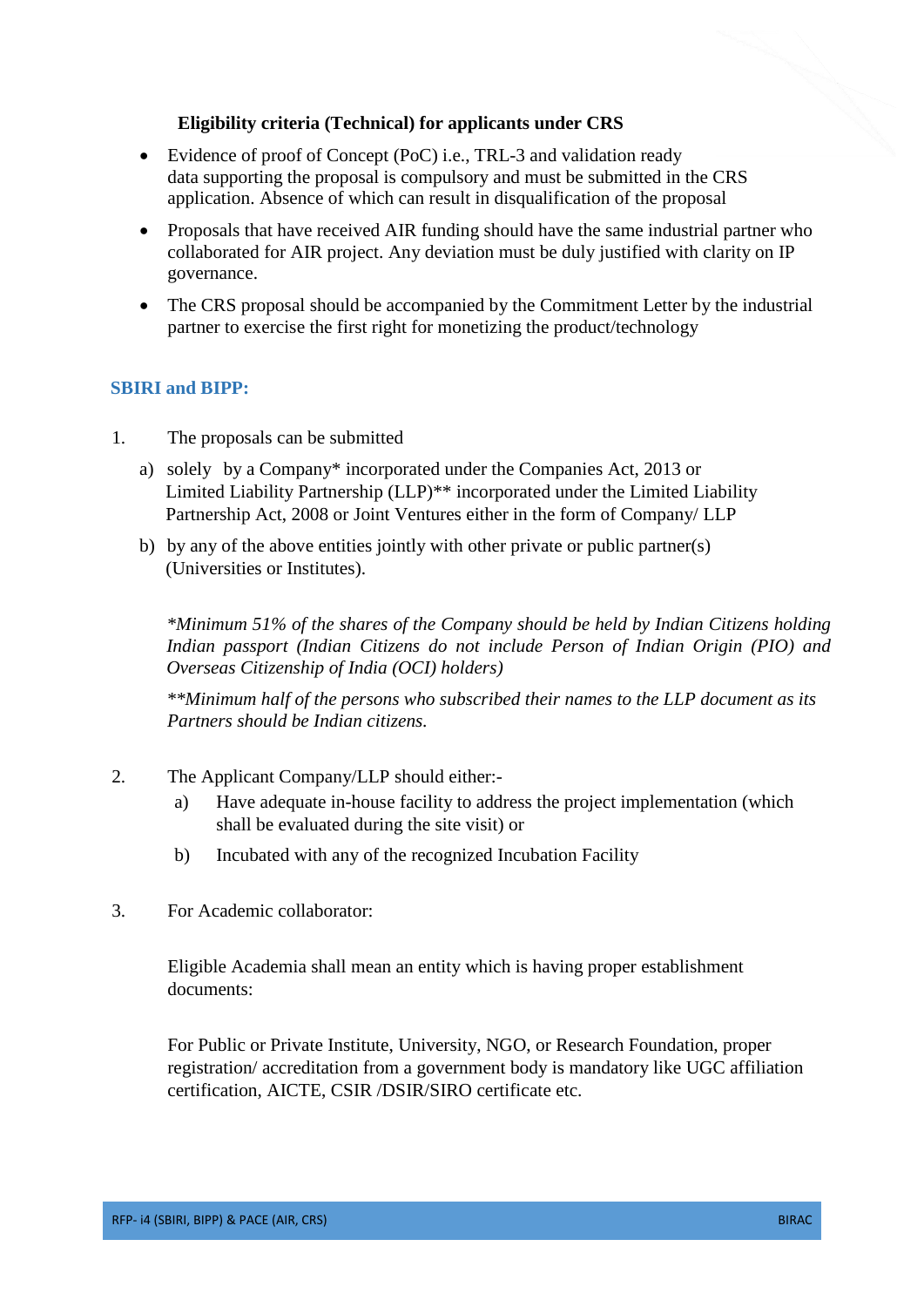## **Ineligibility:**

- Applicant who had withdrawn their proposal after approval from Apex committee or whose project was foreclosed due to inadequate funds or any other irregularity would be debarred from submitting fresh proposals for next 3 calls (1 year) unless the withdrawal was due to papers not being ready.
- Proposals submitted in collaboration with companies defaulting on repayment of loan or are irregular with regard to repayment of instalments to BIRAC would be considered ineligible

## **Duration of Project**

Up to 24 months for proposal submitted under PACE-AIR. No specific duration has been fixed for PACE-CRS, SBIRI and BIPP schemes.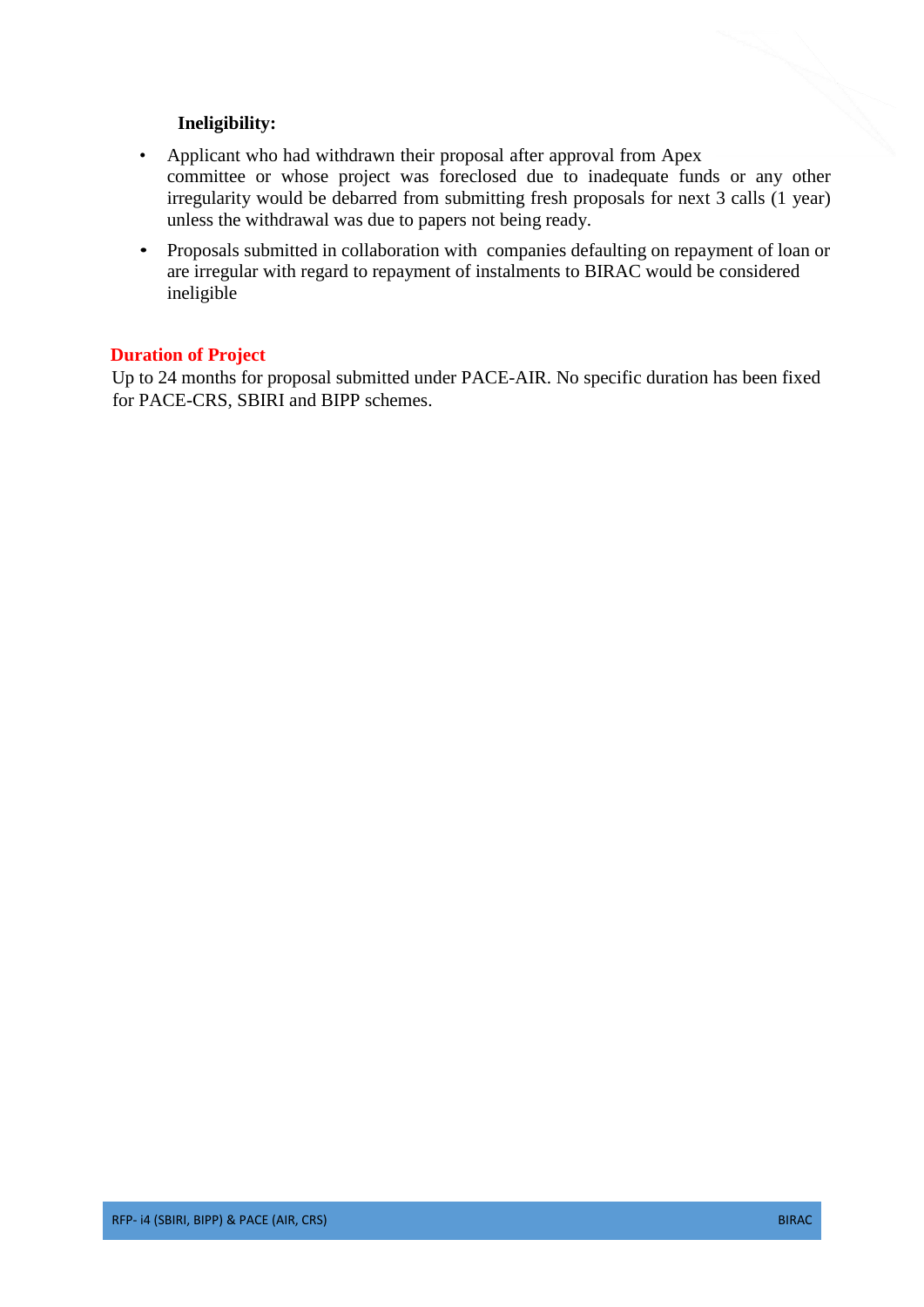# **Evaluation Process**



*\*Please note that the decision of the committee at any stage of the evaluation would be final and reconsideration requests would not be entertained. The applicant may reapply in the next call providing clarifications to the committee's comments/recommendations.*

## **Funding**

Funding support will be in the form of Grant-in-Aid and is **scheme specific.** Kindly refer to the guidelines of respective schemes for more details by visiting http://www.birac.nic.in

## **Fund Disbursement Policy**

The fund disbursement is milestone based and will be released in 4-5 instalments as per the timeline of the project.

| <b>Instalment</b><br>No. | When                       | <b>Amount (for proposal</b><br>more than 12 month) | <b>Amount</b> (for<br>proposal less than<br>12 month) |
|--------------------------|----------------------------|----------------------------------------------------|-------------------------------------------------------|
|                          | <b>Signing of Contract</b> | 30% of project cost                                | 30% of project cost                                   |